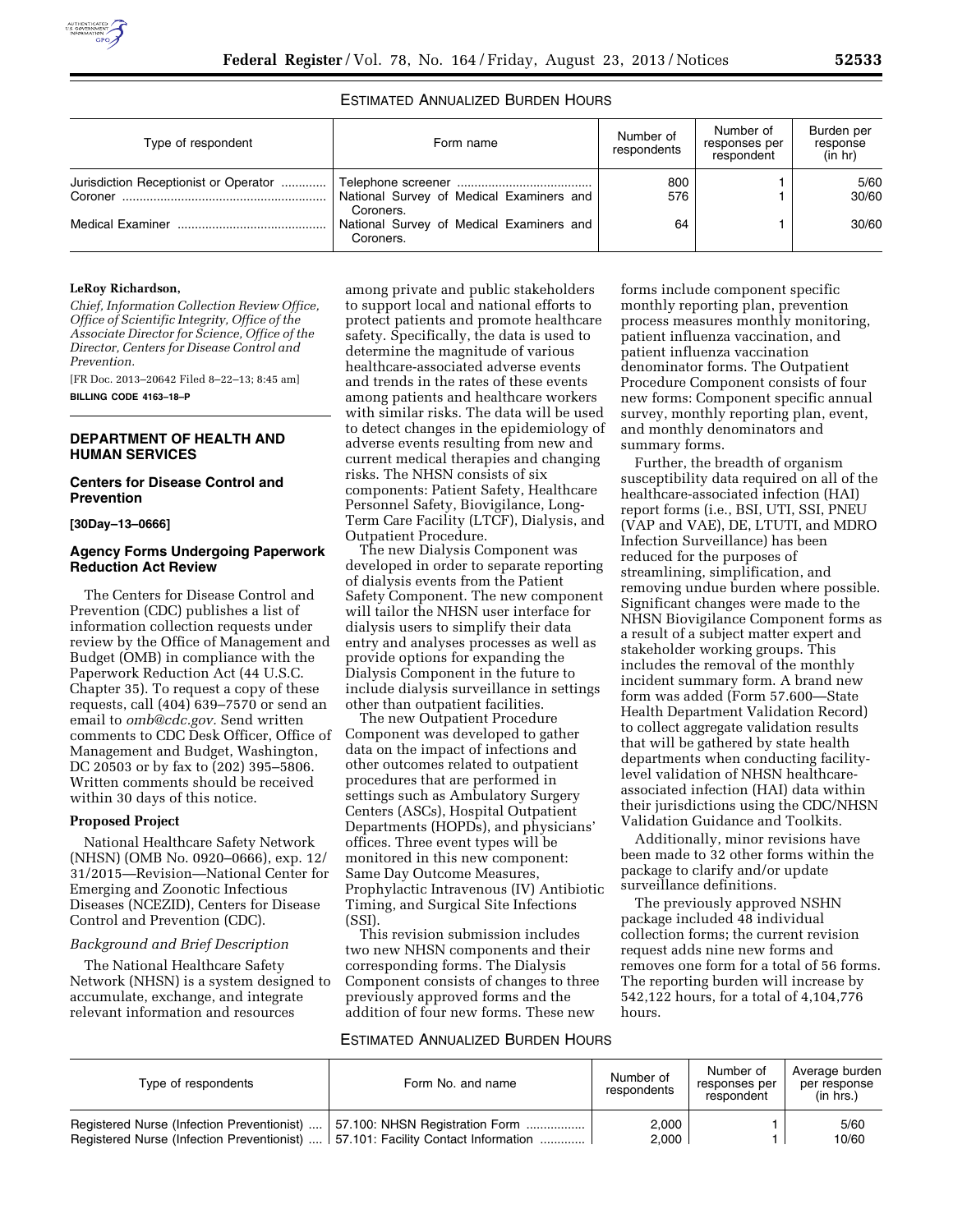$\equiv$ 

# ESTIMATED ANNUALIZED BURDEN HOURS—Continued

| Type of respondents                                                                      | Form No. and name                                                                                                    | Number of<br>respondents | Number of<br>responses per<br>respondent | Average burden<br>per response<br>(in hrs.) |
|------------------------------------------------------------------------------------------|----------------------------------------------------------------------------------------------------------------------|--------------------------|------------------------------------------|---------------------------------------------|
| Registered Nurse (Infection Preventionist)                                               | 57.103: Patient Safety Component-Annual<br>Hospital Survey.                                                          | 6,000                    | 1                                        | 30/60                                       |
| Registered Nurse (Infection Preventionist)<br>Registered Nurse (Infection Preventionist) | 57.105: Group Contact Information<br>57.106: Patient Safety Monthly Reporting<br>Plan.                               | 6,000<br>6,000           | 1<br>12                                  | 5/60<br>35/60                               |
| Registered Nurse (Infection Preventionist)                                               | 57.108: Primary Bloodstream Infection (BSI)                                                                          | 6,000                    | 36                                       | 32/60                                       |
| Registered Nurse (Infection Preventionist)                                               | 57.111: Pneumonia (PNEU)                                                                                             | 6,000                    | 72                                       | 29/60                                       |
| Registered Nurse (Infection Preventionist)                                               | 57.112: Ventilator-Associated Event                                                                                  | 6,000                    | 144<br>27                                | 22/60<br>29/60                              |
|                                                                                          | 57.114: Urinary Tract Infection (UTI)<br>57.116: Denominators for Neonatal Intensive                                 | 6,000<br>6,000           | 9                                        | 3                                           |
|                                                                                          | Care Unit (NICU).                                                                                                    |                          |                                          |                                             |
|                                                                                          | 57.117: Denominators for Specialty Care<br>Area (SCA)/Oncology (ONC).                                                | 6,000                    | 9                                        | 5                                           |
|                                                                                          | 57.118: Denominators for Intensive Care<br>Unit (ICU)/Other locations (not NICU or<br>SCA).                          | 6,000                    | 54                                       | 5                                           |
| Registered Nurse (Infection Preventionist)                                               | 57.120: Surgical Site Infection (SSI)                                                                                | 6,000                    | 36                                       | 29/60                                       |
|                                                                                          | 57.121: Denominator for Procedure                                                                                    | 6,000                    | 540                                      | 5/60                                        |
|                                                                                          | 57.123: Antimicrobial Use and Resistance<br>(AUR)-Microbiology<br>Data<br>Electronic<br>Upload Specification Tables. | 6,000                    | 12                                       | 5/60                                        |
|                                                                                          | 57.124: Antimicrobial Use and Resistance<br>(AUR)-Pharmacy Data Electronic Upload<br>Specification Tables.           | 6,000                    | 12                                       | 5/60                                        |
| Registered Nurse (Infection Preventionist)                                               | 57.125: Central Line Insertion Practices Ad-<br>herence Monitoring.                                                  | 1,000                    | 100                                      | 5/60                                        |
| Registered Nurse (Infection Preventionist)                                               | 57.126: MDRO or CDI Infection Form                                                                                   | 6,000                    | 72                                       | 29/60                                       |
| Registered Nurse (Infection Preventionist)                                               | 57.127: MDRO and CDI Prevention Process<br>and Outcome Measures Monthly Moni-                                        | 6,000                    | 24                                       | 12/60                                       |
| Registered Nurse (Infection Preventionist)                                               | toring.<br>57.128: Laboratory-identified MDRO or CDI                                                                 | 6,000                    | 240                                      | 15/60                                       |
| Registered Nurse (Infection Preventionist)                                               | Event.<br>57.130: Vaccination Monthly<br>Monitoring                                                                  | 100                      | 5                                        | 14                                          |
| Registered Nurse (Infection Preventionist)                                               | Form-Summary Method.<br>57.131: Vaccination Monthly<br>Monitoring<br>Form-Patient-Level Method.                      | 100                      | 5                                        | 2                                           |
| Registered Nurse (Infection Preventionist)                                               | 57.133: Patient Vaccination                                                                                          | 100                      | 250                                      | 10/60                                       |
| Registered Nurse (Infection Preventionist)                                               | 57.137: Long-Term Care Facility Compo-<br>nent-Annual Facility Survey.                                               | 250                      | 1                                        | 45/60                                       |
| Registered Nurse (Infection Preventionist)                                               | 57.138: Laboratory-identified MDRO or CDI<br>Event for LTCF.                                                         | 250                      | 8                                        | 15/60                                       |
| Registered Nurse (Infection Preventionist)                                               | 57.139: MDRO and CDI Prevention Process<br>Measures Monthly Monitoring for LTCF.                                     | 250                      | 12                                       | 5/60                                        |
| Registered Nurse (Infection Preventionist)                                               | 57.140: Urinary Tract Infection (UTI) for<br>LTCF.                                                                   | 250                      | 9                                        | 27/60                                       |
| Registered Nurse (Infection Preventionist)                                               | 57.141: Monthly Reporting Plan for LTCF                                                                              | 250                      | 12                                       | 5/60                                        |
| Registered Nurse (Infection Preventionist)                                               | 57.142: Denominators for LTCF Locations                                                                              | 250                      | 12                                       | 3                                           |
| Registered Nurse (Infection Preventionist)                                               | 57.143: Prevention<br>Process<br>Measures<br>Monthly Monitoring for LTCF.                                            | 250                      | 12                                       | 5/60                                        |
| Registered Nurse (Infection Preventionist)                                               | 57.150: LTAC Annual Survey                                                                                           | 400                      | 1                                        | 30/60                                       |
| Registered Nurse (Infection Preventionist)<br>Occupational Health RN/Specialist          | 57.151: Rehab Annual Survey<br>57.200: Healthcare Personnel Safety Com-                                              | 1,000<br>50              | 1<br>1                                   | 25/60<br>8                                  |
| Occupational Health RN/Specialist                                                        | ponent Annual Facility Survey.<br>57.203: Healthcare Personnel Safety Month-                                         | 50                       | 9                                        | 10/60                                       |
| Occupational Health RN/Specialist                                                        | ly Reporting Plan.<br>57.204: Healthcare Worker Demographic                                                          | 50                       | 200                                      | 20/60                                       |
|                                                                                          | Data.                                                                                                                |                          |                                          |                                             |
| Occupational Health RN/Specialist<br>Occupational Health RN/Specialist                   | 57.205: Exposure to Blood/Body Fluids<br>57.206: Healthcare Worker Prophylaxis/<br>Treatment.                        | 50<br>50                 | 50<br>30                                 | 1<br>15/60                                  |
|                                                                                          | 57.207: Follow-Up Laboratory Testing                                                                                 | 50                       | 50                                       | 15/60                                       |
| Occupational Health RN/Specialist                                                        | 57.210: Healthcare Worker Prophylaxis/<br>Treatment-Influenza.                                                       | 50                       | 50                                       | 10/60                                       |
| Medical/Clinical Laboratory Technologist                                                 | 57.300: Hemovigilance Module Annual Sur-<br>vey.                                                                     | 500                      | 1                                        | 2                                           |
| Medical/Clinical Laboratory Technologist                                                 | 57.301: Hemovigilance Module Monthly Re-<br>porting Plan.                                                            | 500                      | 12                                       | 1/60                                        |
| Medical/Clinical Laboratory Technologist                                                 | 57.303: Hemovigilance Module Monthly Re-<br>porting Denominators.                                                    | 500                      | 12                                       | 1                                           |
| Medical/Clinical Laboratory Technologist    57.304: Hemovigilance Adverse Reaction       |                                                                                                                      | 500                      | 48                                       | 15/60                                       |